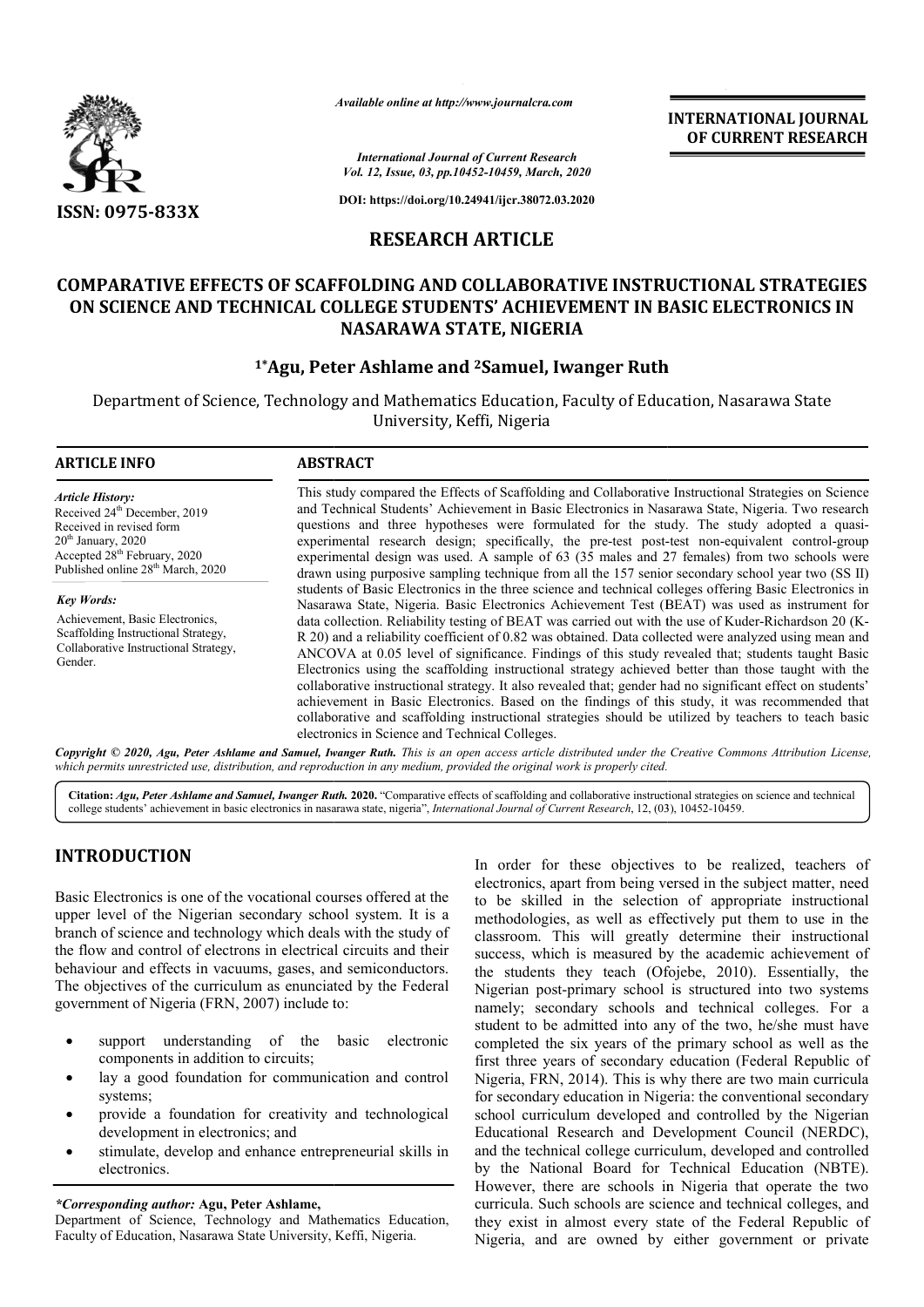entities. Such schools that operate the two curricula are of particular interest to this study. Literature from examination bodies in Nigeria (National Examinations Council, NECO, 2018) show that the academic achievement of the students in science and technical schools is a source of concern. In recent times, there have been reports that the academic achievement of students has been below expectation (Animasahun, 2014). According to Ogundola, Abiodun, and Jonathan (2010) the failure to meet expected standards is attributable to the continuous use of unsuitable instructional methodologies (mostly the traditional didactic instructional approach) by teachers.

Teachers of courses like Basic Electronics are therefore faced with the challenge of presenting relevant classroom activities that can facilitate conceptual change, allow understanding, and recognize individual differences amongst students. Constructivist-based instructional approaches have these qualities. The goal of instruction is to make the learner see the world through her/his own eyes, and not through the eyes of anyone else, much less the teacher's. Ertmer and Newby (2013) submitted that, in order to help learners, see things based on their own conceptualization, a more learner-centred strategy needs to be adopted. This is the central focus of the constructivist theory of learning. In the constructivist theory of learning, students are assisted to develop and construct their own understanding of the material based upon their own knowledge, beliefs and experiences, in concert with new knowledge presented in the classroom. The theory is a branch of cognitivism since both of them conceive learning as a mental activity. But the constructivist theory of learning differentiates itself from traditional cognitive theories in a number of ways. For instance; most cognitive psychologists think of the mind as a reference tool to the real world; constructivists believe that the mind filters input from the world to produce its own unique reality (Ertmer & Newby, 2013). This suggests that learners do not transfer knowledge from the real world into their memories but, rather, build personal interpretations of the world based on their experiences and interactions. This makes their interpretation of knowledge open to constant modification. Hence, within the context in which knowledge is relevant, new meaning surfaces. Basically, to constructivists, both the learner and environmental factors are crucial, because the interaction between the two creates knowledge. Every action is viewed as an interpretation of the current situation based on an entire history of previous interactions (Husa & Ron, 2010). Thus, in constructivism, it is impossible to isolate units of information or divide knowledge domains according to a hierarchical analysis of relationships.

The constructivist theory of learning was preferred in this study because it specifies instructional methods that assist learners to actively explore complex topics/ environments (Wyer, 2014). In Basic Electronics, students can be assisted into thinking as an expert user of that domain might think. This is in tandem with McNaught (2014) who noted that having to cope with an uncertain future calls for a variety of intellectual, interpersonal and personal capabilities. Some of these capabilities are critical thinking, creative thinking, selfmanaged learning, adaptability, problem solving, communication skills, interpersonal skills and group work, and computer literacy. Harasim (2017) opined that 'directed instruction' may be useful in many specific situations but our ultimate goals in education are 'constructivist'.

Since, knowledge is not abstract but is linked to the context under study and to the experiences that the participants bring to the context. Essentially, learners are supported to construct their own understandings and then to validate, through social negotiation, these new perspectives. The constructivist theory of learning underpins a number of important approaches, which include: situated learning, concept mapping, collaborative instructional approach, anchored instruction, problem-based learning, cognitive apprenticeship, discovery learning, and scaffolding (Elander & Cronje, 2016; Cholewinski, 2009; Jackson, 2006; Jia, 2010; Lai-chong & Kaming, 1996; Rowe, 2006; Wu, Hwang, Su, & Huang, 2012). This study focused on scaffolding and the collaborative instructional approach. Scaffolding refer to the process by which a teacher, an instructor or a more knowledgeable peer assists a learner, altering the learning task so the learner can solve problems or accomplish tasks that would ordinarily be impossible for him and to learn from the experience (Reiser, 2004). While McNamara and Brown (2008) defined the collaborative instructional approach as a successful teaching strategy in which small teams, each with students of different levels of ability, use a variety of learning activities to improve their understanding of a subject. If the potentials of scaffolding and collaborative instructional approach are fully utilized, the academic achievement of students in subjects like Basic Electronics could improve. In line with Bloom's taxonomy of educational objectives and from past question papers of the examination bodies testing students at the secondary level in Nigeria, the type of testing employed for a subject like Basic Electronics, measures both cognitive and psychomotor achievements.

# **LITERATURE REVIEW**

Casem (2013) studied the effects of scaffolding strategy on students' performance in Mathematics. The study revealed that the students taught mathematics concepts through scaffolding performed better than those taught through lecture method. Equally, Olatubosun (2013) investigated the effects of using scaffolding strategy on the academic achievement of students in integrated science in Junior secondary school (JSS). Results showed that students exposed to scaffolding strategy performed significantly better than their counterparts who were exposed to the traditional method. Akani (2015) conducted research on the effects of instructional scaffolding on the achievement of senior secondary students in Chemistry. The result obtained revealed that there is a significant difference in the mean score of students exposed to instructional scaffolding strategy and conventional method of instruction. Ibritam, Udofia, and Onweh (2015) conducted a study to determine the difference in students' achievement in Block-laying and concreting using Scaffolding and Demonstration instructional methods in technical colleges. The result showed that there is no significant difference in the mean achievement scores of the students taught using scaffolding instructional strategy and those taught using conventional demonstration method. Uduafemhe (2015) undertook a study to determine the comparative effects of scaffolding and collaborative instructional approach on secondary school students' psychomotor achievement in Basic Electronics. Findings revealed that instructional scaffolding and collaborative instructional approaches are effective in improving students' achievement in Basic Electronics. However, the collaborative instructional approach was more effective than instructional scaffolding strategy.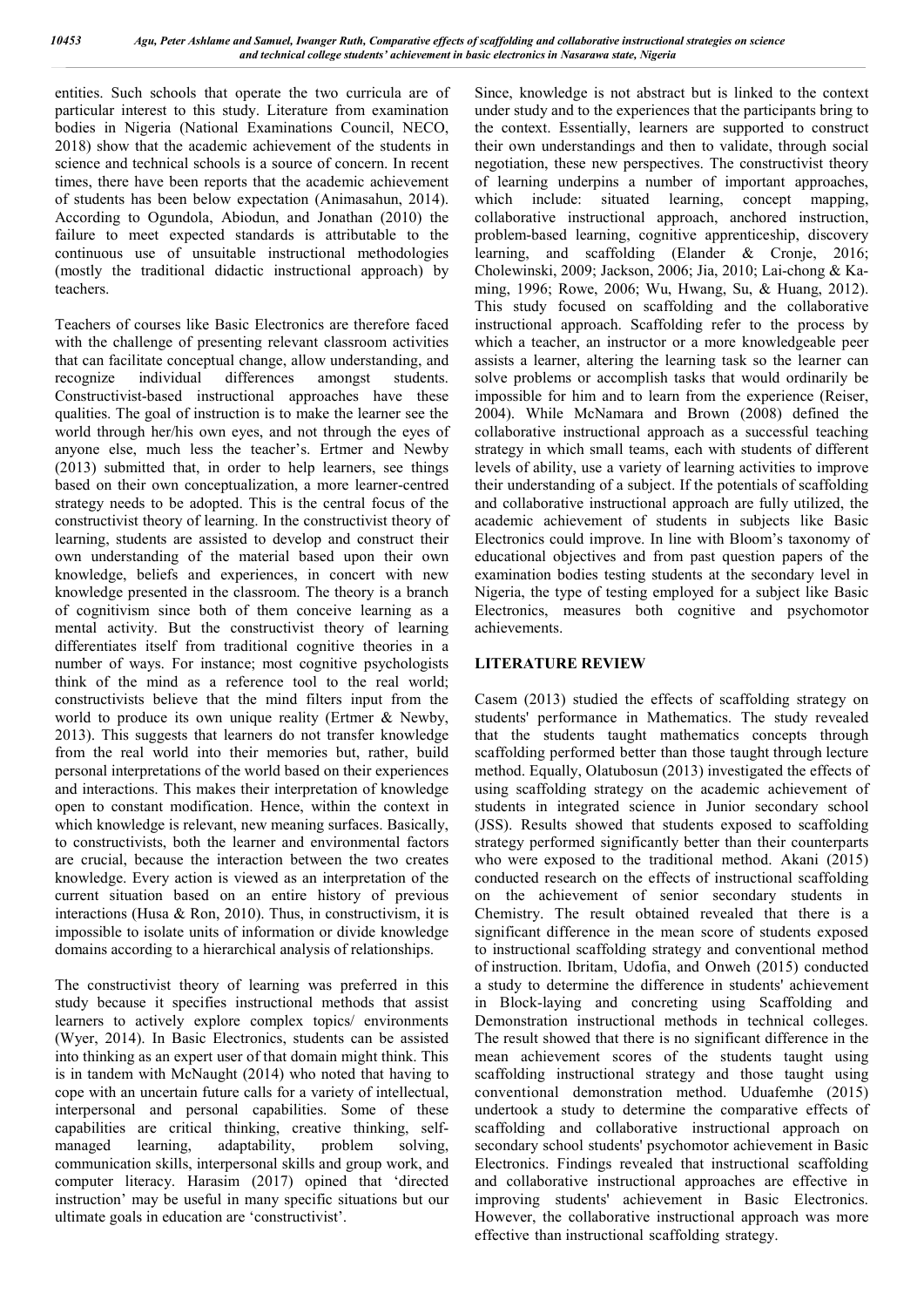Adamu (2017) studied the effects of Analogy and scaffolding instructional strategies on senior secondary school Physics students' academic achievement. The two experimental groups were taught using Analogy and Scaffolding instructional strategies while the control group was taught using the lecture method. The finding of the study showed that there is a significant effect of treatment on students' academic achievement. Atsumbe, Owodunni, Raymond and Uduafemhe (2018) carried out a study to determine the effects of scaffolding and collaborative instructional approaches on students' achievement in Basic Electronics. Results revealed that a collaborative instructional approach is more effective in improving students' achievement in Basic Electronics than a scaffolding instructional approach. Also, gender had no significant influence on students' achievement in Basic Electronics when taught using scaffolding and collaborative instructional approaches. It was concluded therefore, that the collaborative instructional approach is a viable teaching method for improving students' achievement in Basic Electronics. Joda (2019) carried out a study to determine the effect of instructional scaffolding strategy on senior secondary school Biology Students' academic achievement and retention of concepts. The findings show that the students taught with instructional scaffolding strategy have significantly higher academic achievement than those taught with lecture method.

However, this study focused only on cognitive achievement. Cognitive achievement reveals how well the educational objectives in the cognitive domain have been realized by a student. It is measured using cognitive achievement tests. When designing achievement tests, whether it is product or process assessment, care should be taken so that there is no gender bias. Gender refers to state of being male or female. For a long time, gender was listed by researchers as one of the factors that influenced the academic achievement of the child (Abubakar & Oguguo, 2011; Gupta, Sharma, & Gupta, 2012). Some researchers believed that boys often out-perform their female counterparts in most subject areas, while some conclude the other way round (Jabor, Machtmes, Kungu, Buntat & Nordin, 2011; Maliki, Ngban & Ibu, 2009). Current trends show that the gap that once existed between genders is fast closing (Abubakar & Bada, 2012). This suggests that females are getting more exposure to educational activities.

# **STATEMENT OF THE PROBLEM**

Despite the huge resources expended by Nigerian stakeholders in the educational sector, mass failure in public examinations, especially in science- and technology-related areas which include Basic Electronics, is still being recorded every year (Animasahun, 2014). Recent statistics of academic achievement among students of Basic Electronics over a period of five years (2013–2018) corroborates this. During this period 2,854 candidates sat for examination in the subject in Nigeria. Out of this number, only 771 candidates scored a credit grade or higher, representing a low 35.4% success rate (NECO, 2018). It was observed by chief examiners of Basic Electronics (NECO, 2018) that this mass failure could be attributed to teachers' use of unsuitable instructional methodologies, especially traditional teacher-centred methods, in teaching the subject. Hence, teachers need to adopt a learner-centred instructional approach, which will emphasize contextualized and constructive processes, and equip the

students with higher-order thinking skills for easy adaptability and flexibility. Moreover, studies carried out by many researchers have indicated that constructivist approaches are very effective teaching techniques in modern-day teaching. Since constructivist-based approaches are learner-centred, they emphasize contextualized and constructive processes, and equip the students with higher-order thinking skills (Cholewinsky, 2009). Therefore, the problem of this study is, since constructivist based instructional approaches are found to be effective than traditional approaches, but have not been used in teaching Basic Electronics, would they be effective for improving student overall achievement in Basic Electronics? Hence, the present study was designed to find out the comparative effects of scaffolding and collaborative instructional strategies on science and technical college students' achievement in Basic Electronics in Nasarawa State, Nigeria. The specific objectives of the study were to compare the effect of:

- Scaffolding and collaborative instructional strategies on students' achievement in Basic Electronics.
- Gender on students' achievement in Basic Electronics when taught with scaffolding and collaborative instructional strategies.

#### **RESEARCH QUESTIONS**

#### **The following research questions guided the study;**

- What are the mean achievement scores of students taught Basic Electronics using scaffolding and collaborative instructional strategies?
- What are the mean achievement scores of male and female students taught Basic Electronics using scaffolding and collaborative instructional strategies?

# **HYPOTHESES**

The researchers tested three null hypotheses at 0.05 level of significance as stated below:

H<sub>O1</sub>: There is no significant difference in the mean achievement scores of students in Basic Electronics when taught using scaffolding instructional strategy and those taught with collaborative instructional strategy.

 $H_{02}$ : There is no significant difference in the mean achievement scores of male and female students when taught with scaffolding and collaborative instructional strategies in the Basic Electronics.

H<sub>O3</sub>: There is no significant interaction effect of treatments given to students and their gender with respect to their mean achievement scores in the Basic Electronics.

# **METHODOLOGY**

The study adopted a quasi-experimental research design; specifically, the pre-test post-test non-equivalent control-group experimental design was used. A quasi-experimental design was considered suitable because the study is an experiment where random assignment of subjects to experimental and control groups is not possible, hence intact classes were used. The researchers randomly assigned intact classes to treatment groups, in order not to interrupt the normal classes of the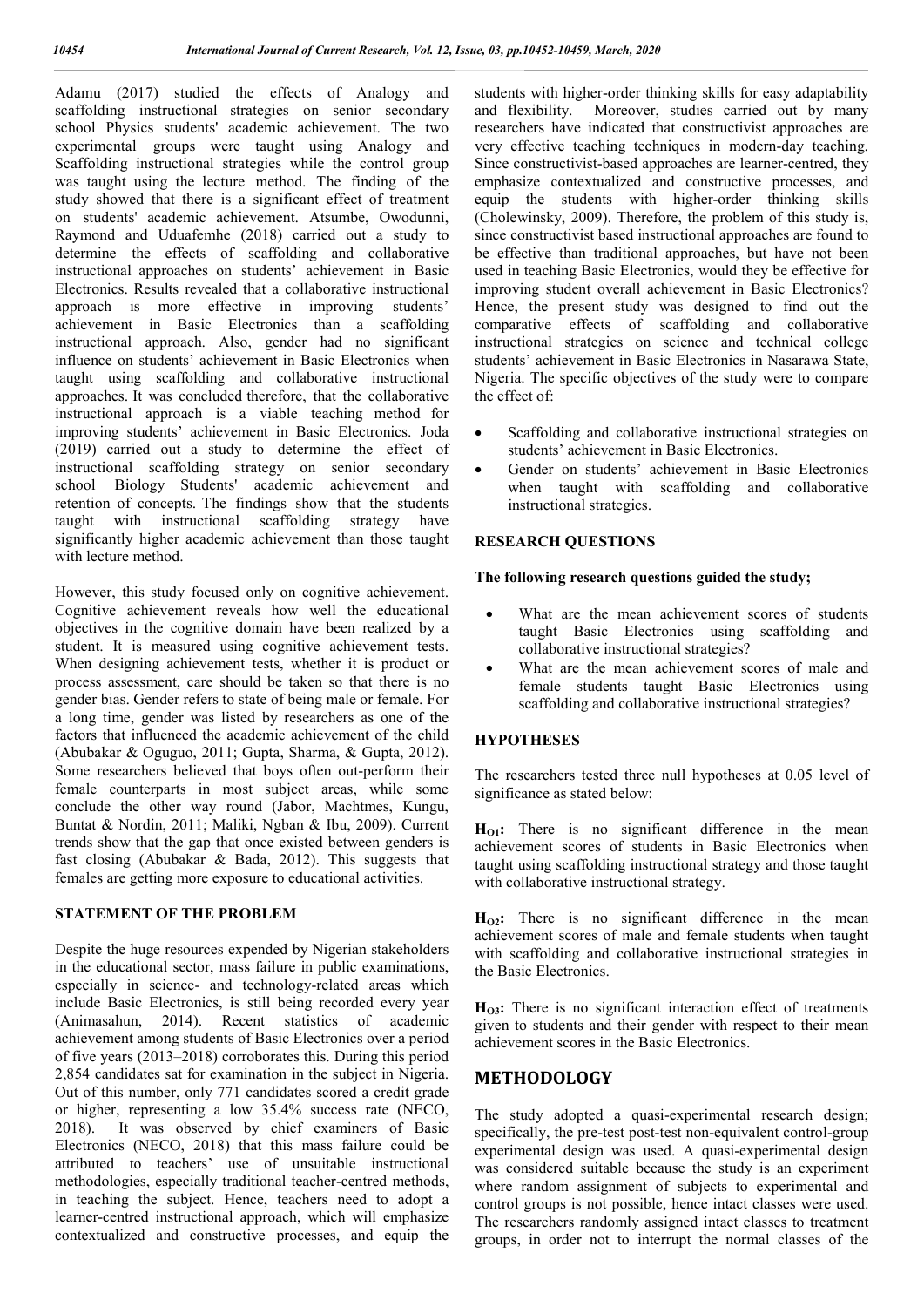students and the school time-table. A sample of 63 (35 males and 27 females) from two schools were drawn using a purposive sampling technique from all the 153 senior secondary school year two (SS II) students of Basic Electronics in the three science and technical colleges offering Basic Electronics in Nasarawa State, Nigeria. Two sets of lesson plan for teaching of the six Basic Electronics topics selected for the study were prepared by the researchers in line with both scaffolding and collaborative instructional strategies. Each set contained six lesson plans that were used to teach the students. Each contact lasted for 80 minutes (a double period). Six topics were used to form the content of this study, the topics were: electrical conduction properties of elements, majority and minority charge carriers, p-n junction diode, diode parameters, electrical rectification and dc power supplies (NERDC Basic Electronics curriculum, 2007).

Basic Electronics Achievement Test (BEAT) was used as instrument for data collection. BEAT has 50, four-option multiple-choice items, generated using the test blue-print drawn on six Basic Electronics topics selected. BEAT was validated by three people with Industrial and Technology Education background. Two of them were lecturers of Electrical and Electronics Technology Education drawn from Department of Industrial Technology and Education (ITE), Federal University of Technology, Minna; and the second was an experienced staff of the Department of Examination Development, National Examinations Council, who was a teacher of Basic Electronics before joining the council as a Basic Electronics examination officer. Since the BEAT items are multiple-choice, reliability testing of BEAT was carried out with the use of Kuder-Richardson 20 (K-R 20) and a reliability coefficient of 0.82 was obtained.

The study took place during the normal school setting. The timetable of each school and lesson duration was followed without alteration. Detailed instructions with lesson plans for the six selected topics were given to the four research assistants during the one-week training that was conducted for them. The training pack included detailed lesson plans on the six Basic Electronics topics for the instructional approach to be undertaken by each research assistant; as well as the procedural steps for implementing the instructional approach on which they were trained. Treatment group A was taught using the Collaborative Instructional Strategy. In this treatment group, the research assistants divided the students into group of threes and explained to each group about how they will work together, sharing ideas and solving the given problems as a team. Also, the scoring of assignments was on a group basis. The think-share-pair strategy was used. On the other hand, Treatment group B was taught using the Scaffolding Instructional Strategy. In this treatment group, the research assistants simply used series of scaffolds, such as flash cards, visual (pictorial) scaffolds and question cards to facilitate the lessons. The influences of extraneous variables were checked as follows: firstly, the influence of Hawthorne effect was addressed by using each school's regular Basic Electronics teacher. These teachers were grouped into two and trained in isolation of each other. Secondly, the influence of pre-test sensitization was addressed by retrieving all pre-test question papers and by rearranging the post-test questions in such a way that the first question in the pretest became the last in the posttest. Thirdly, the influence of initial group differences was addressed by the use of analysis of covariance (ANCOVA) for the data analysis.

Fourthly, the influence of subjects' interaction was controlled by the use of intact classes for each treatment group in each school used for the research, so that subjects (students) from one treatment group did not introduce biases in the results by crossing to a treatment group they were not originally assigned to. In the first week, BEAT was administered to both the Treatment Groups A and B. This was followed by a six-week period of treatment of the two groups. Each lesson lasted for 80 minutes (a double period). At the end of the treatment period, a post-test was administered on both groups with BEAT containing the same questions, but rearranged such that the last item in the pre-test became the first item in the posttest. The scores that were obtained from both groups were compared to determine if there was any significant difference in students' achievement. Therefore, the scores were collected and kept in the custody of the researchers for use in further analyses. The data collected for the study were analyzed using mean statistics and analysis of covariance (ANCOVA). Mean statistics was used to answer the two research questions of the study. While the null hypotheses were tested using ANCOVA at 0.05 level of significance. ANCOVA was considered suitable because the study involved two independent variables (teaching methods and gender), a dependent variable (post-test scores) and a covariate (pretest scores).

# **RESULTS**

**Research question one:** What are the mean achievement scores of students taught Basic Electronics using scaffolding and collaborative instructional strategies?

Table 1 shows that Treatment Group A (group treated with the Collaborative Instructional Strategy) had a pre-test mean score of 12.09 and a standard deviation (SD) of 0.61. Post-test mean score was 30.50 and a standard deviation of 0.96. These yielded a pre-test, post-test mean gain of 18.41. However, Treatment group B, (group treated with the Scaffolding Instructional Strategy) had a pre-test mean score of 12.25 and a standard deviation of 0.64. In the same vein, treatment group B had a pre-test mean score of 12.25 and a standard deviation of 0.64. Post-test mean score was 35.66 and a standard deviation of 1.19, giving a pre-test, post-test mean gain of 23.41. With these results, the students in Treatment Group B performed better in the cognitive achievement test than the students in Treatment Group A. Hence, scaffolding instructional strategy appears to be more effective than collaborative instructional strategy in Basic Electronics.

# **Research question two**

What are the mean achievement scores of male and female students taught Basic Electronics using scaffolding and collaborative instructional strategies? Table 2 reveals that the pretest scores of male and female students in the CIS group is 11.09 and 11.51 respectively with a standard deviation of 0.79 and 0.88. The post-test scores for the same group is 18.11 and 20.01 respectively with a standard deviation of 1.00 and 1.15. The mean gain for male and female students in the CIS group is 7.02 and 8.50 respectively. It also reveals that the pretest scores of male and female students in the SIS group is 12.11 and 11.59 respectively with a standard deviation of 0.84 and 0.98. The post-test scores for the same group is 22.08 and 23.13 respectively with a standard deviation of 1.14 and 1.34. The mean gain for male and female students in the SIS group is 9.97 and 11.54 respectively.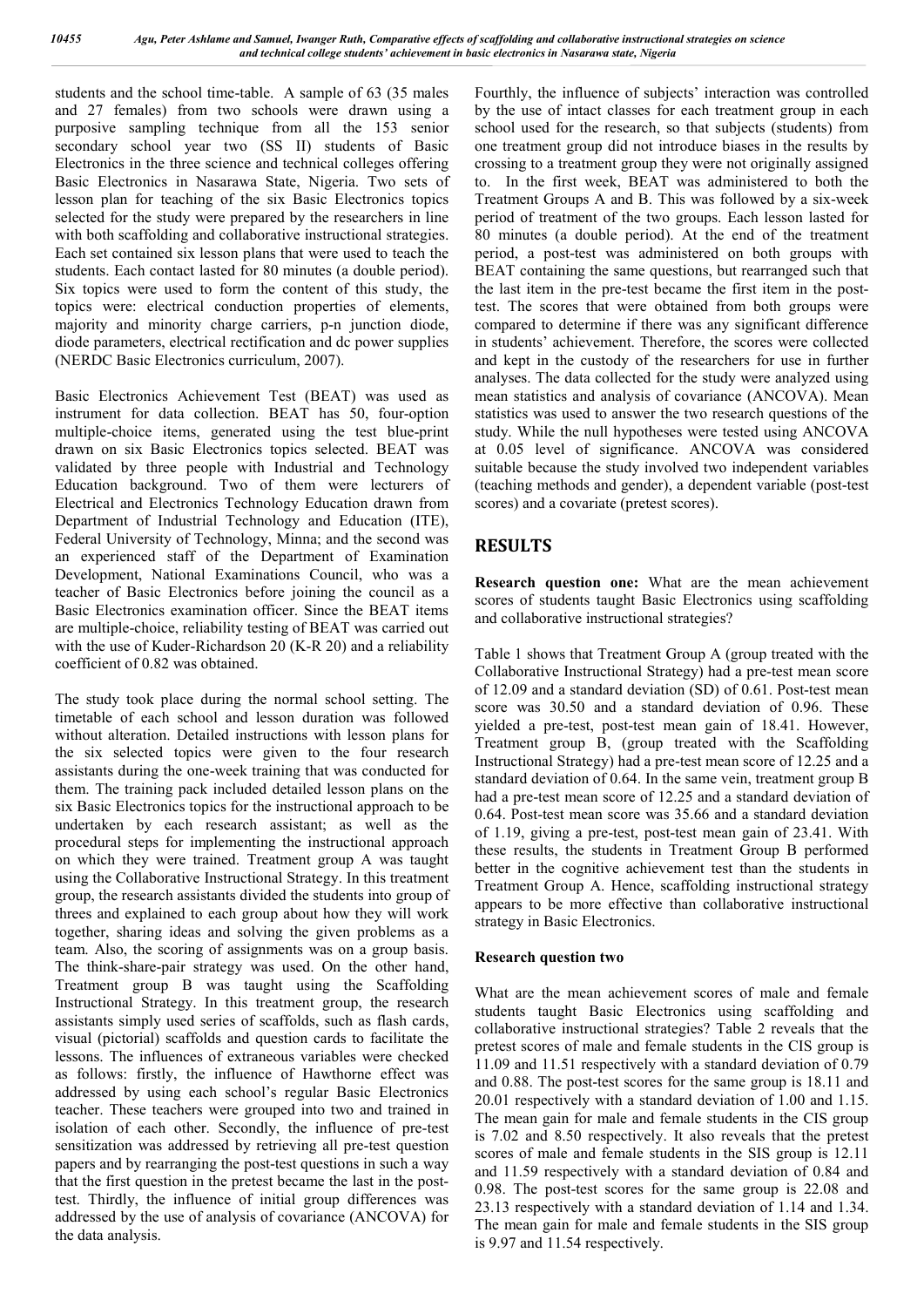#### **Table 1. Mean Achievement Scores of Treatment Groups Taught Basic Electronics with Scaffolding and Collaborative Instructional Strategies Using BEAT**

| Groups            | Number                   | D.<br>Pre-test<br>Mean | $\sim$ $\sim$<br>ىدە | Post-test Mean | $\sim$ $\sim$<br>ىدە | Mean Gain       |
|-------------------|--------------------------|------------------------|----------------------|----------------|----------------------|-----------------|
| $\cap$ TC<br>دررب | <b>. .</b><br>ر ر<br>- - | 12.09                  | 0.61                 | 30.50          | 0.96                 | 18.41           |
| SIS(B)            | 30                       | 1225<br>12.LJ          | 0.64                 | 35.66          | $\sim$<br>.          | $\sim$<br>25.41 |

CIS = group with Collaborative Instructional Strategy, SIA = group with Scaffolding Instructional Strategy.

**Table 2. Mean Achievement Scores of Male and Female Students Taught Basic Electronics with Scaffolding and Collaborative Instructional Strategies Using BEAT**

| Group | Gender | Number | Pre-test Mean | <b>SD</b> | Post-test Mean | SD   | Mean Gain |
|-------|--------|--------|---------------|-----------|----------------|------|-----------|
| CIS   | Male   | 18     | 0.1.09        | 0.79      | 18.11          | .00. | 7.02      |
|       | Female |        | 11.51         | 0.88      | 20.01          | 1.IJ | 8.50      |
| SIS   | Male   |        | 12.11         | 0.84      | 22.08          | 1.14 | 9.97      |
|       | Female | --     | .1.59         | 0.98      | 23.13          | 1.34 | 11.54     |

 $\overline{CIS}$  = group with Collaborative Instructional Strategy, SIA = group with Scaffolding Instructional Strategy.

**Table 3. ANCOVA Test of Significance of Three Effects: Treatment, Gender and Interaction on Students' Achievement in Basic Electronics**

| Source of Variation | Sum of Square | Df | Mean Square |         | $Sig$ (p-value) |
|---------------------|---------------|----|-------------|---------|-----------------|
| Corrected Model     | 4892.342      |    | 4892.342    | 143.113 | .000            |
| Intercept           | 189.327       |    | 189.327     | 15.309  | .000            |
| Pretest             | 178.106       |    | 178.106     | 10.231  | .000            |
| Groups              | 1815.621      |    | 1815.621    | 521.134 | .000            |
| Gender              | 1.172         |    | 1.172       | 0.101   | .523            |
| Groups*Gender       | 1.416         |    | 1.416       | 0.131   | .524            |
| Error               | 1235.321      | 54 |             |         |                 |
| Total               | 8313.305      | 63 |             |         |                 |

#### **Hypotheses**

**H<sub>O1</sub>:** There is no significant difference between the mean achievement scores of students in Basic Electronics when taught using scaffolding instructional strategy and those taught with collaborative instructional strategy.

 $H_{02}$ : There is no significant difference between the mean achievement scores of male and female students when taught with scaffolding and collaborative instructional strategies in the Basic Electronics.

H<sub>O3</sub>: There is no significant interaction effect of treatments given to students and their gender with respect to their mean achievement scores in the Basic Electronics.

Data to test the three hypotheses is represented in Table 3.

Table 3 shows the F-calculated values for three effects: treatment, gender and interaction on students' achievement in Basic Electronics. The F-calculated value for treatment is 521.134 with a significance of F at 0.000 which is less than 0.05. This result shows that there is a significant difference between the mean achievement scores of students in Basic Electronics when taught using the scaffolding instructional strategy and those taught with the collaborative instructional strategy. The null-hypothesis one is therefore rejected at 0.05 level of significance. The F-calculated value for gender is 0.101 with a significance of F at 0.53 which is greater than 0.05. This result shows that there is no significant difference between the mean achievement scores of male and female students when taught with scaffolding and collaborative instructional strategies in Basic Electronics. The nullhypothesis two is therefore not rejected at 0.05 level of significance. Also, the interaction of treatments and gender has an F-calculated value of 0.131 with significance of F of 0.524. From this, 0.524 is obviously greater than 0.05.

Hence, there is no significant effect of treatments given to students on their gender with respect to their mean achievement scores in Basic Electronics. The null hypothesis three is therefore accepted at 0.05 level of significance.

# **RESULTS AND DISCUSSION**

- There was a significant difference between the mean achievement scores of students taught Basic Electronics using the scaffolding instructional strategy and those taught with the collaborative instructional strategy, in favour of the scaffolding instructional strategy.
- There was no significant effect of gender on students' achievement in Basic Electronics.
- There was no significant interaction effect of treatments and gender on students' mean achievement scores in Basic Electronics.

The finding revealed that scaffolding and collaborative instructional strategies are effective for improving students' achievement. However, the scaffolding instructional strategy was more effective than the collaborative instructional strategy. This indicated that there was a significant difference between the mean achievement scores of students in Basic Electronics when taught using the scaffolding instructional strategy and those taught with the collaborative instructional strategy, in favour of the scaffolding instructional strategy. These imply that scaffolding and collaborative instructional strategies are effective for teaching Basic Electronics. However, the scaffolding instructional approach is more effective than collaborative instructional approach. This finding is similar to that of Adamu (2017); Atsumbe, Owodunni, Raymond and Uduafemhe (2018); Akani (2015); Uduafemhe (2015); Olatunbosun (2013); Casem (2013) who found that students who participated in a Scaffolding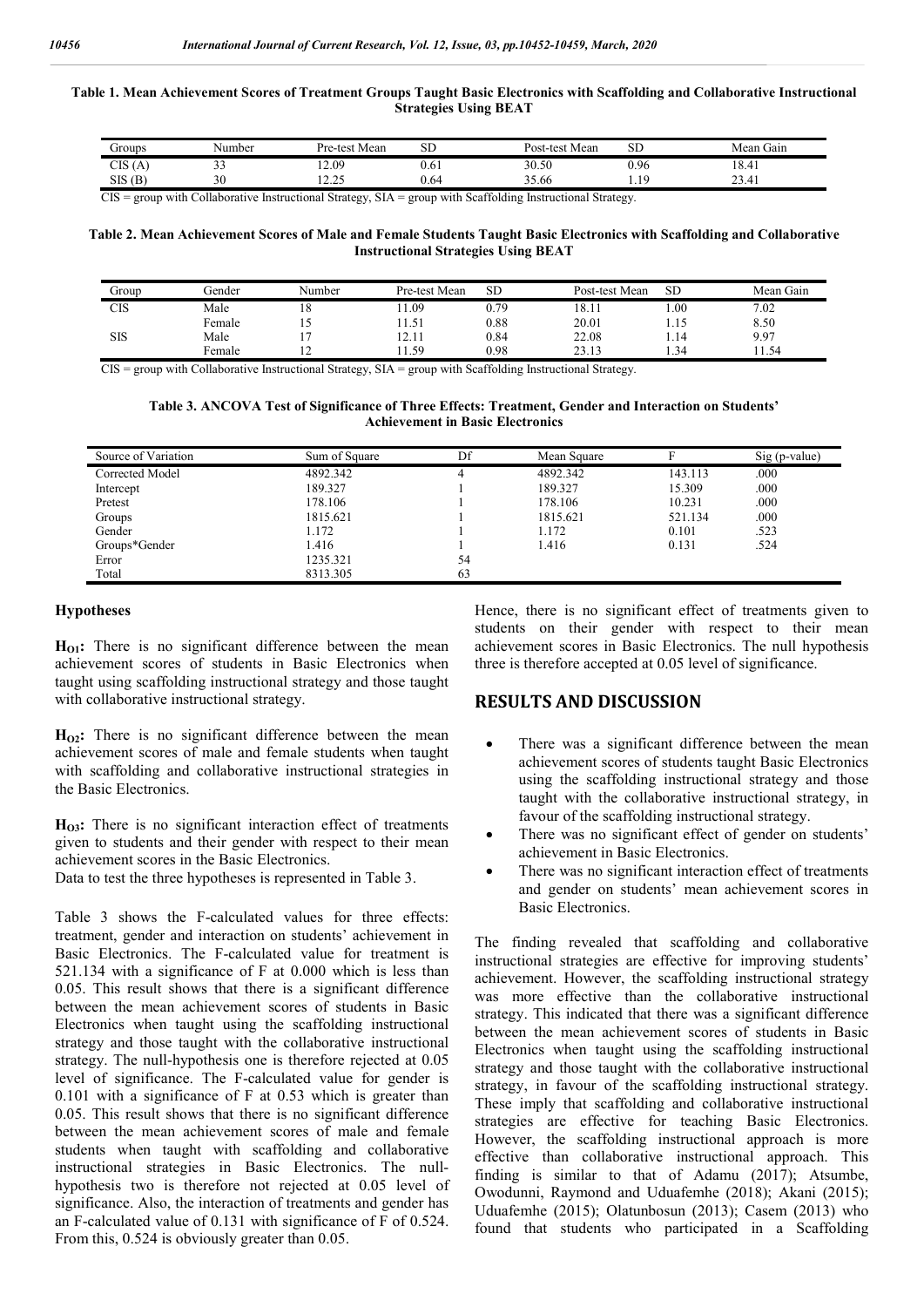instructional strategy performed significantly better on a critical-thinking test than students who studied individually as in collaborative. The findings of this study are at variance with that of Ibritam, Udofia, and Onweh (2015) who found out that there is no significant difference in the mean achievement scores of students taught through instructional scaffolding strategy and other methods of teaching. Similarly, Joda (2019) and Pandhu (2018) discovered that, in the scaffolding instructional strategy, students actively exchange, debate and negotiate ideas within their groups, and this increases the students' interest in learning. Importantly, by engaging in discussion and taking responsibility for their learning, students are encouraged to become critical thinkers. By working in small groups, students tend to learn more of what is being taught and retain the information longer, and also appear more satisfied with their classes. Therefore, the difference observed between the two groups is as a result of the scaffolding instructional strategy being more effective in improving students' cognitive achievement in Basic Electronics than the collaborative instructional strategy. The results revealed that there was an effect of gender on students' achievement in Basic Electronics. These imply that both scaffolding and collaborative instructional strategies are not gender-biased in teaching of subjects like Basic Electronics. This finding is similar to findings of several other studies that have been conducted on effects of gender on achievement of male and female students in sciences and other fields. For instance, Nwagbo and Obiekwe (2010) affirmed that there was no significant difference between male and female students' achievement. This view was reiterated by Afolabi and Akinbobola (2009) who discovered that there was no significant gender difference in the performance of students taught with a problem-based learning technique in a physics achievement test. Abubakar and Bada (2012), and Ogbuanya and Owodunni (2013) also found that gender is not significant in the academic achievement between females and males. Hence, these findings confirmed that when males and females are exposed to academic activities in subjects like Basic Electronics, under the same environmental conditions, and taught by the same teacher using the same methodology, their performance level would be the same. The results revealed that there was no significant interaction effect of treatments and gender on students' mean achievement scores in Basic Electronics. This is in agreement with the findings of Uduafemhe, (2015); Atsumbe, Owodunni, Raymond and Uduafemhe (2018) who found out that gender had no significant influence on students' achievement in Basic Electronics when taught using scaffolding and collaborative instructional approaches.

# **Conclusion**

The need to find the most appropriate instructional strategy to assist Basic Electronics students to enhance their academic achievement is very important. This study therefore ascertained the comparative effects of scaffolding and collaborative instructional strategies on Science and Technical College students' achievement in Basic Electronics in Nasarawa State, Nigeria. The study found out that the scaffolding instructional strategy is more effective in improving students' cognitive achievement in Basic Electronics than the collaborative instructional strategy. Also, the study revealed that, gender had no effect on students' achievement in Basic Electronics. The study also revealed that collaborative and scaffolding instructional strategies are not gender-biased and there was no interaction effect of treatments and gender on students' mean achievement scores in Basic Electronics. Students recorded higher cognitive in Basic Electronics when the scaffolding instructional strategy was used for teaching the subject, irrespective of gender. These results therefore show that collaborative and scaffolding instructional strategies are workable teaching strategies for Basic Electronics.

# **Recommendation**

Based on the findings of the study, the following recommendations are made:

- Collaborative and scaffolding instructional strategies should be used by teachers of electronics in science and technical colleges teaching basic electronics.
- It is recommended that the Nigerian Educational Research and Development Council (NERDC) should consider incorporating collaborative and scaffolding instructional strategies into the teaching of subjects like Basic Electronics when next they are reviewing the curriculum;
- It is recommended that training and retraining workshops, seminars and conferences be organized the National Board for Technical Education (NABTE) along with other sister agencies in collaboration with the Ministries of Education both at federal and states levels, to enlighten teachers of technology education with a view of improving their knowledge with skills on the use of collaborative and scaffolding instructional strategies.

# **REFERENCES**

- Abubakar, R. B., & Bada, I. A. 2012. Age and gender as determinants of academic achievements in college mathematics. *Asian Journal of Natural & Applied Sciences*,  $1(20), 121-127.$
- Abubakar, R. B., & Oguguo, O. D. 2011. Age and gender as predictors of academic achievement of college mathematics and science students. *Journal of Educational and Social Research*, 1(2), 89‒93.
- Adamu, J. 2017. Effects of analogy and scaffolding instructional strategies on senior secondary school physics students' academic achievement in Adamawa State, Nigeria. Unpublished M. Tech research thesis. Modibbo Adama University of Technology Yola, Adamawa State.
- Afolabi, F., & Akinbobola, A. O. 2009. Constructivist problem based learning technique and the academic achievement of physics students with low ability level in Nigerian secondary schools. *Eurasian Journal of Physics and Chemistry Education*, 1(1), 45–51.
- Agu, P. A., & Samuel, I. R. 2019. Comparative effects of peer tutoring and explicit instructional strategies on Science and Technical college students' achievement and retention in Nasarawa State, Nigeria. *International Journal of Research-Granthaalayah,* 7(10), 10.5281/zenodo.3532036.
- Akani, O. 2015. Impact of instructional scaffolding on students' achievement in Chemistry in Secondary School in Ebonyi State, Nigeria. *International Journal of Education, Learning and Development*, 3(7), 74-83.
- Animasahun, R. A. 2014. The menace of examination malpractices in Nigeria secondary schools and remediative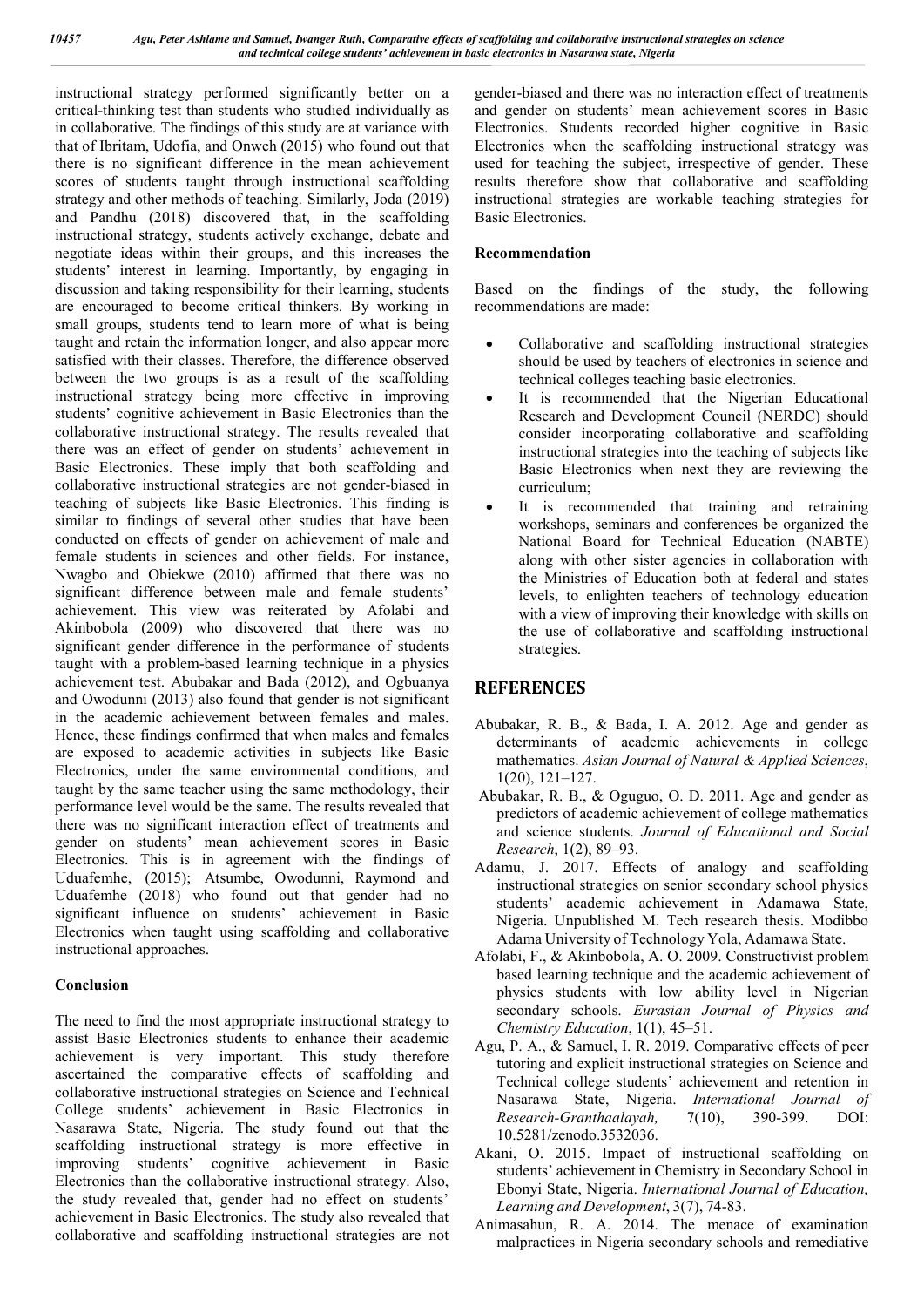measures towards attitudinal re-orientation: The counsellor's perspectives. African Journal for the Psychological Studies of Social Issues, 16(2), 300–309.

- Atsumbe, B., Owodunni, S., Raymond, E., & Uduafemhe, M. 2018. Students' achievement in basic electronics: Effects of scaffolding and collaborative instructional approaches. *EURASIA Journal of Mathematics, Science and Technology Education*, 14(8), 2-17
- Casem, R. Q. 2013. Scaffolding Instructional Strategy in teaching Mathematics: Its effects on students' performance and altitude. *Comprehensive Journal of Education Research,* 1(1), 9-19
- Cholewinski, M. 2009. An introduction to constructivism and authentic activity. *Journal of the school of contemporary international studies Nagoya University of Foreign Studies*, 5, 283‒316.
- Dooly, M. 2008. Constructing knowledge together. Telecollaborative language learning. A guidebook to moderating intercultural collaboration online,  $3(1)$ ,  $21-45$ .
- Elander, K., & Cronje, J. C. 2016. Paradigms revisited: a quantitative investigation into a model to integrate objectivism and constructivism in instructional design. *Educational Technology Research and Development*, 64(3), 389‒405.
- Ertmer, P. A., & Newby, T. J. 2013. Behaviorism, cognitivism, constructivism: comparing critical features from an instructional design perspective. Performance Improvement Quarterly, 26(2), 43‒71.
- Federal Republic of Nigeria, 2014. National policy on education. Lagos. NERDC Press.
- Gokhale, A. A. (1995). Collaborative instructional approach enhances critical thinking. *Journal of Technology Education*, 7(1), 22‒30.
- Gupta, R., Sharma, S., & Gupta, M. 2012. A study of gender difference on the measure of academic achievement in adolescent students. *Visual Soft Research Development Technical and Non-Technical Journal*, 3(1), 23‒27.
- Harasim, L. 2017. Learning theory and online technologies (second edition). London: Routledge. Husa, A. A., & Ron, S. 2010. An analysis and guide for the proposed redesign of the ELS
- curriculum in Saudi Arabia public school using advanced organizers. Indiana University Bloomington R511 Instructional Technology Foundations. Retrieved on 30 November 2017 from http://www.husaalangari.com/styles/husa/defiles/Portfolio\_ ID\_Report.pdf
- Ibritam, K. S; Udofia, N. & Onweh, V. Z. 2015. Assessing the potency of scaffolding and Demonstration instructional methods on student's achievement in Technical Colleges in Akwa Ibom State. *Advances in Research*, 3(1), 92- 101.
- Jabor, M. K., Machtmes, K., Kungu, K., Buntat, Y., & Nordin, M. S. 2011. The influence of age and gender on the students' achievement in mathematics. International Conference on Social Science and Humanity IPEDR, 5(2011), (pp. 304‒308). Singapore.
- Jackson, S. R. 2006. Using constructivist methods to teach social studies to special education students. Terminal Masters Project Wayne State University, Detroit, Michigan.
- Jia, Q. 2010. A brief study on the implication of constructivism teaching theory on classroom teaching reform in basic education. International Education Studies, 3(2), 197-199.
- Joda, F. M. 2019. Effects of Instructional Scaffolding Strategy on Senior Secondary Biology Students' Academic Achievement and Retention in Taraba State, Nigeria. In: *Education Quarterly Reviews*, Vol.2, No.2, 269-275.
- Lai-chong, L., & Ka-ming, W. 1996. Implications and problems of constructivism for instructional design. Education Journal, 23(2), 73-104.
- Maliki, A. E., Ngban, A. N., & Ibu, J. E. 2009. Analysis of students' performance in junior secondary school mathematics examination in Bayelsa State of Nigeria. Kamla-Raj, 3(2), 131–134.
- McNamara, J., & Brown, C. 2008. Assessment of collaborative learning in online discussions. In ATN Assessment 08: Engaging Students with Assessment. Adelaide: University of South Australia. Retrieved on 15 April 2018 from https://www.ojs.unisa.edu.au/index.php/atna/article/viewFil e/214/248/accessed
- McNaught, C. 2014. Short paper on the revised Bloom's taxonomy and the Solo taxonomy. Centre for learning enhancement and research (CLEAR), The Chinese University of Hong Kong. Retrieved on 15 April 2018 from http://www.cuhk.edu.hk/clear/download/Learning\_at\_ university.doc
- National Examinations Council (NECO). 2018. Chief examiners' report for SSCE June/July 2018. Ilorin: NECO publication. National Examinations Council (NECO). (2013). Performance of candidates SSCE (June/July) in Electronics 2008-2012. Minna. Statistics Unit, QAD, NECO. Minna: NECO publication.
- Nigerian Educational Research and Development Council (NERDC). (2007). Curriculum for basic electronics. Abuja. NERDC press.
- Nonye, A. & Nwosu, B. O. 2011. Effects of Instructional Scaffolding on the achievement of male and female students in Financial Accounting in Secondary Schools in Abakaliki Urban of Ebonyi State, Nigeria. *Current Research Journal of Social Sciences*, 3(2), 66-70.
- Nwagbo, C., & Obiekwe, C. 2010. Effects of constructivist instructional approach on students' achievement in basic ecological concepts in biology. Journal of Science Teachers Association of Nigeria,  $45(1 \& 2)$ ,  $26-35$ .
- Nworgu, B. G. 2006. Educational research: basic issues and methodology. Enugu. University trust publishers.
- Olatubosun, E. O. 2015. Effects of scaffolding strategy on learners' academic achievement in integrated science at the Junior Secondary School level. *European Scientific Journal*, 9(19), 149-155.
- Ofojebe, W. N. 2010. Teachers' Motivation and its influence on quality assurance in the Nigerian educational system. African Research Review, 4(2), 398-417.
- Ogbuanya, T. C., & Owodunni, A. S. 2013. Effects of reflective inquiry instructional technique on students' achievement and interest in radio television and electronics works in technical colleges. *IOSR Journal of Engineering*, 3(11), 2250‒3021.
- Ogundola, I. P., Abiodun, A. P., & Jonathan, O. O. 2010. Effects of constructivist instructional approach on teaching practical skills to mechanical related trade students in western Nigeria technical colleges. *International NGO Journal*, 5(3), 59‒64.
- Okoro, O. M. 1999. Principles and methods in vocational and technical education. Nsukka.
- University trust publishers. Reiser, B. J. 2004. Scaffolding complex learning: the mechanisms of structuring and